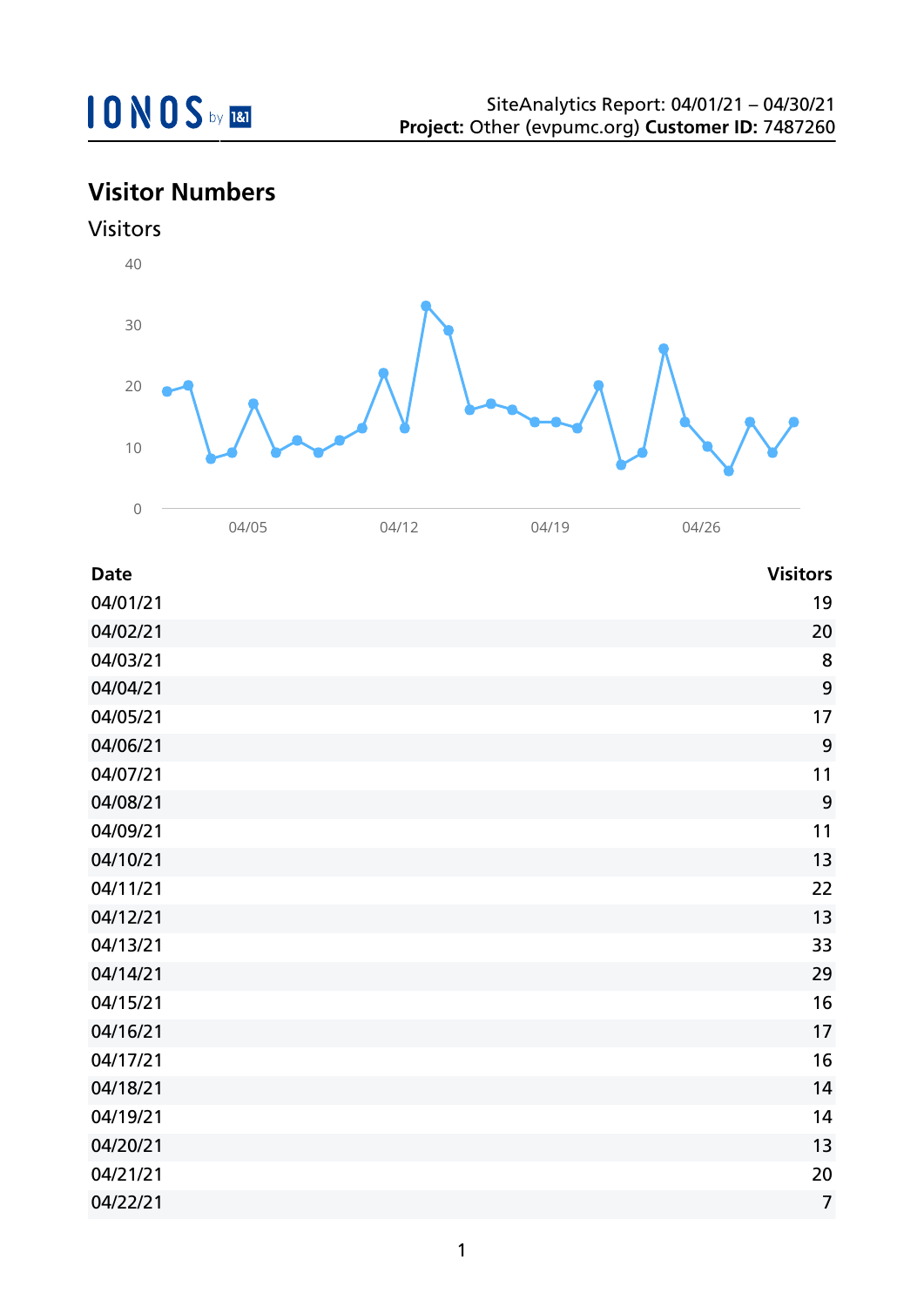| <b>Date</b>  | <b>Visitors</b> |
|--------------|-----------------|
| 04/23/21     | 9               |
| 04/24/21     | 26              |
| 04/25/21     | 14              |
| 04/26/21     | 10              |
| 04/27/21     | $6\phantom{1}6$ |
| 04/28/21     | 14              |
| 04/29/21     | 9               |
| 04/30/21     | 14              |
| <b>Total</b> | 442             |

### Sessions



| <b>Date</b> | <b>Sessions</b> |
|-------------|-----------------|
| 04/01/21    | 19              |
| 04/02/21    | 20              |
| 04/03/21    | 8               |
| 04/04/21    | 9               |
| 04/05/21    | 17              |
| 04/06/21    | 9               |
| 04/07/21    | 11              |
| 04/08/21    | 9               |
| 04/09/21    | 11              |
| 04/10/21    | 15              |
| 04/11/21    | 25              |
| 04/12/21    | 13              |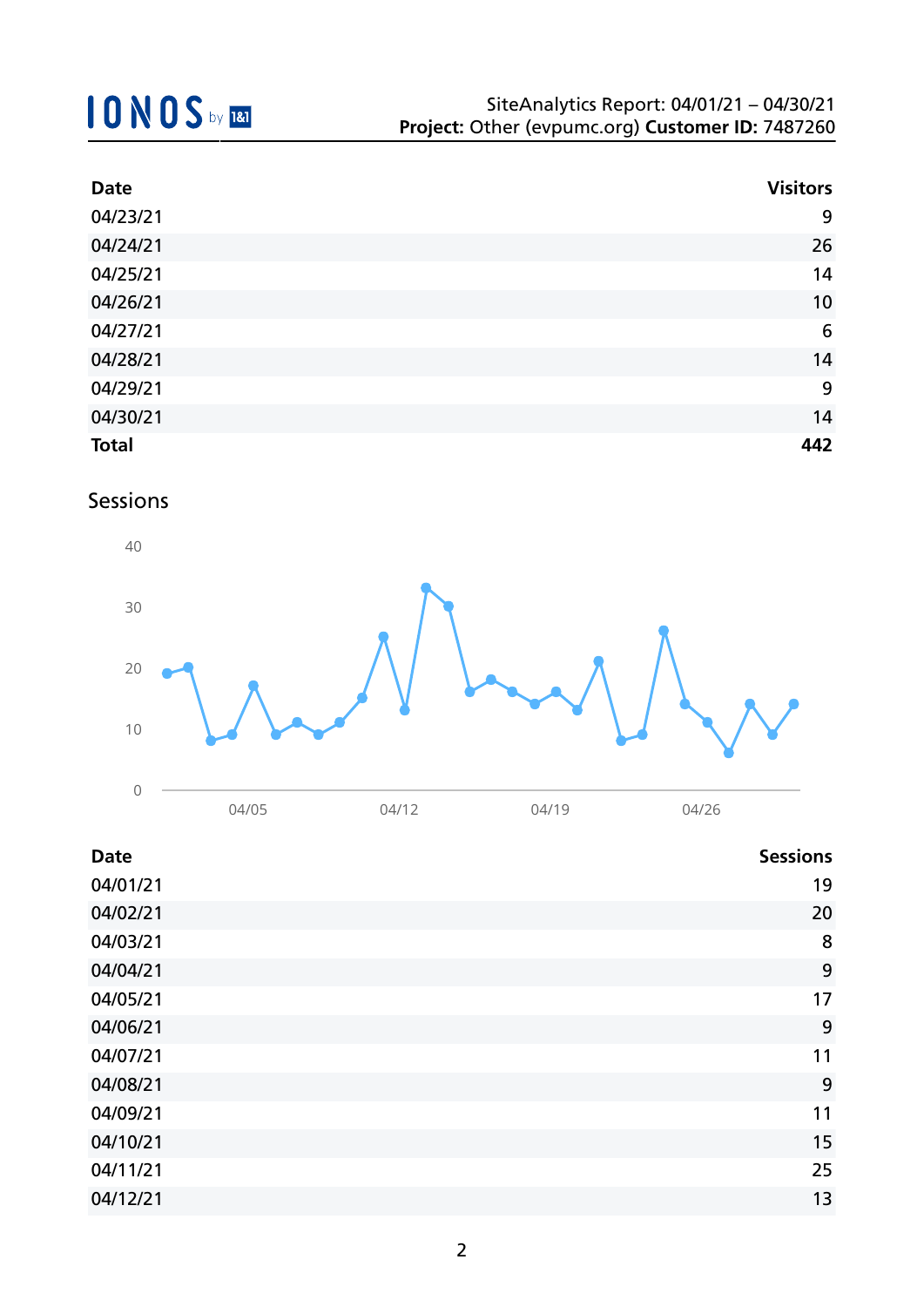| <b>Date</b>  | <b>Sessions</b> |
|--------------|-----------------|
| 04/13/21     | 33              |
| 04/14/21     | 30              |
| 04/15/21     | 16              |
| 04/16/21     | 18              |
| 04/17/21     | 16              |
| 04/18/21     | 14              |
| 04/19/21     | 16              |
| 04/20/21     | 13              |
| 04/21/21     | 21              |
| 04/22/21     | 8               |
| 04/23/21     | 9               |
| 04/24/21     | 26              |
| 04/25/21     | 14              |
| 04/26/21     | 11              |
| 04/27/21     | $6\phantom{1}6$ |
| 04/28/21     | 14              |
| 04/29/21     | 9               |
| 04/30/21     | 14              |
| <b>Total</b> | 454             |

### Search Engine Robots

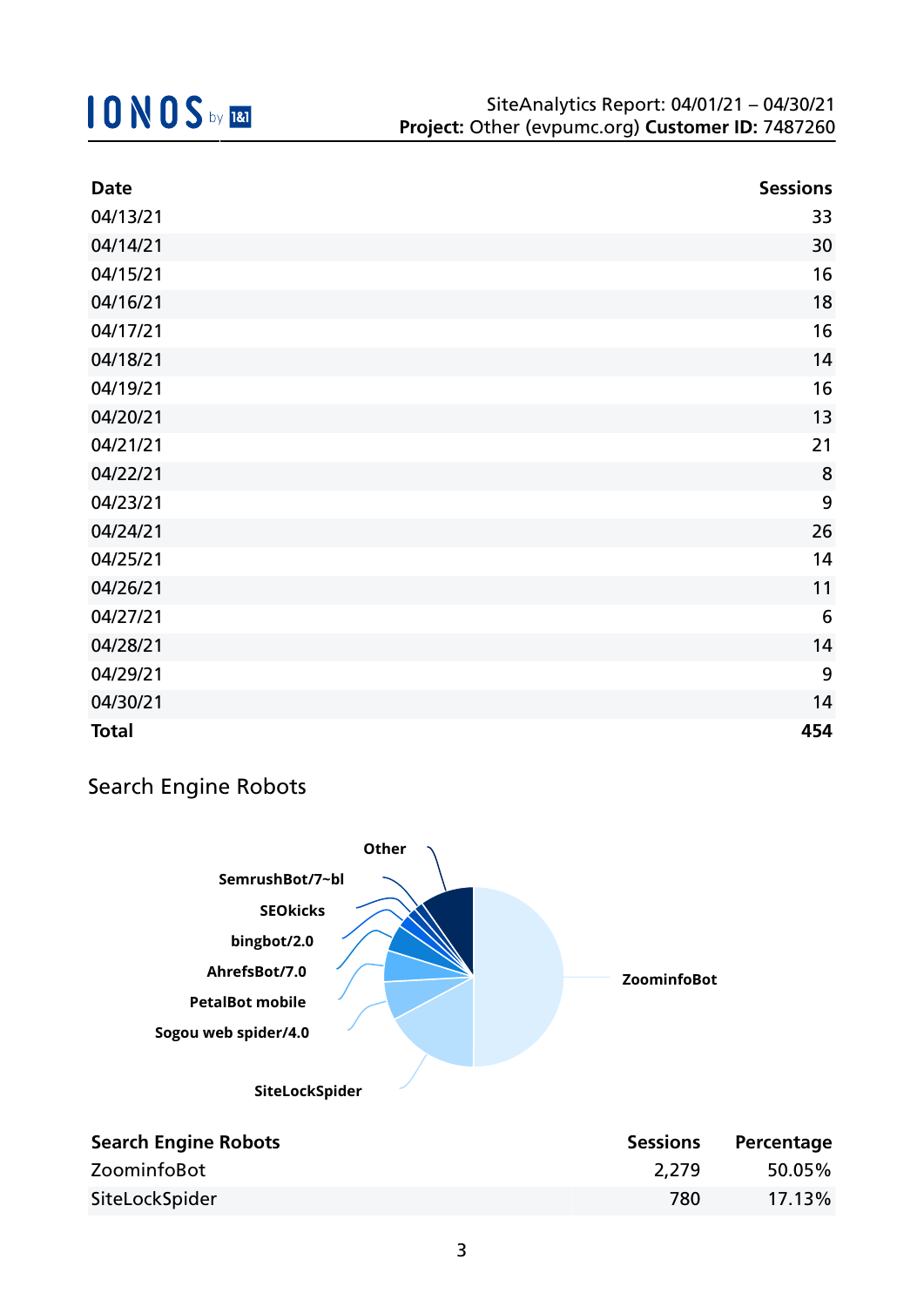| <b>Search Engine Robots</b> | <b>Sessions</b> | Percentage |
|-----------------------------|-----------------|------------|
| Sogou web spider/4.0        | 316             | 6.94%      |
| PetalBot mobile             | 258             | 5.67%      |
| AhrefsBot/7.0               | 219             | 4.81%      |
| bingbot/2.0                 | 105             | 2.31%      |
| <b>SEOkicks</b>             | 77              | 1.69%      |
| SemrushBot/7~bl             | 75              | 1.65%      |
| MJ12bot/v1.4.8              | 68              | 1.49%      |
| Googlebot-Mobile            | 45              | 0.99%      |
| Googlebot/2.1               | 40              | 0.88%      |
| Barkrowler/0.9              | 38              | 0.83%      |
| 360Spider                   | 35              | 0.77%      |
| Seekport Crawler            | 28              | 0.61%      |
| Linguee Bot                 | 27              | 0.59%      |
| Applebot/0.1                | 25              | 0.55%      |
| CCBot/2.0                   | 21              | 0.46%      |
| rc-crawler                  | 17              | 0.37%      |
| Dataprovider                | 12              | 0.26%      |
| IonCrawl                    | 11              | 0.24%      |
| YandexBot/3.0               | 11              | 0.24%      |
| DuckDuckGo-Favicons-Bot/1.0 | 9               | 0.20%      |
| WikiDo/1.1                  | 8               | 0.18%      |
| SeznamBot/3.2               | $\overline{7}$  | 0.15%      |
| Chrome-Lighthouse           | 6               | 0.13%      |
| ltx71                       | 5               | 0.11%      |
| TkBot/0.1                   | 4               | 0.09%      |
| ips-agent                   | 3               | 0.07%      |
| Google favicon              | $\overline{2}$  | 0.04%      |
| virustotalcloud             | 2               | 0.04%      |
| Baiduspider/2.0             | 1               | 0.02%      |
| Baiduspider/2.0 mobile      | 1               | 0.02%      |
| BingPreview/1.0b            | 1               | 0.02%      |
| CATExplorador/1.0beta       | 1               | 0.02%      |
| DF Bot 1.0                  | 1               | 0.02%      |
| Daum/4.1                    | 1               | 0.02%      |
| DuckDuckBot/1.0             | 1               | 0.02%      |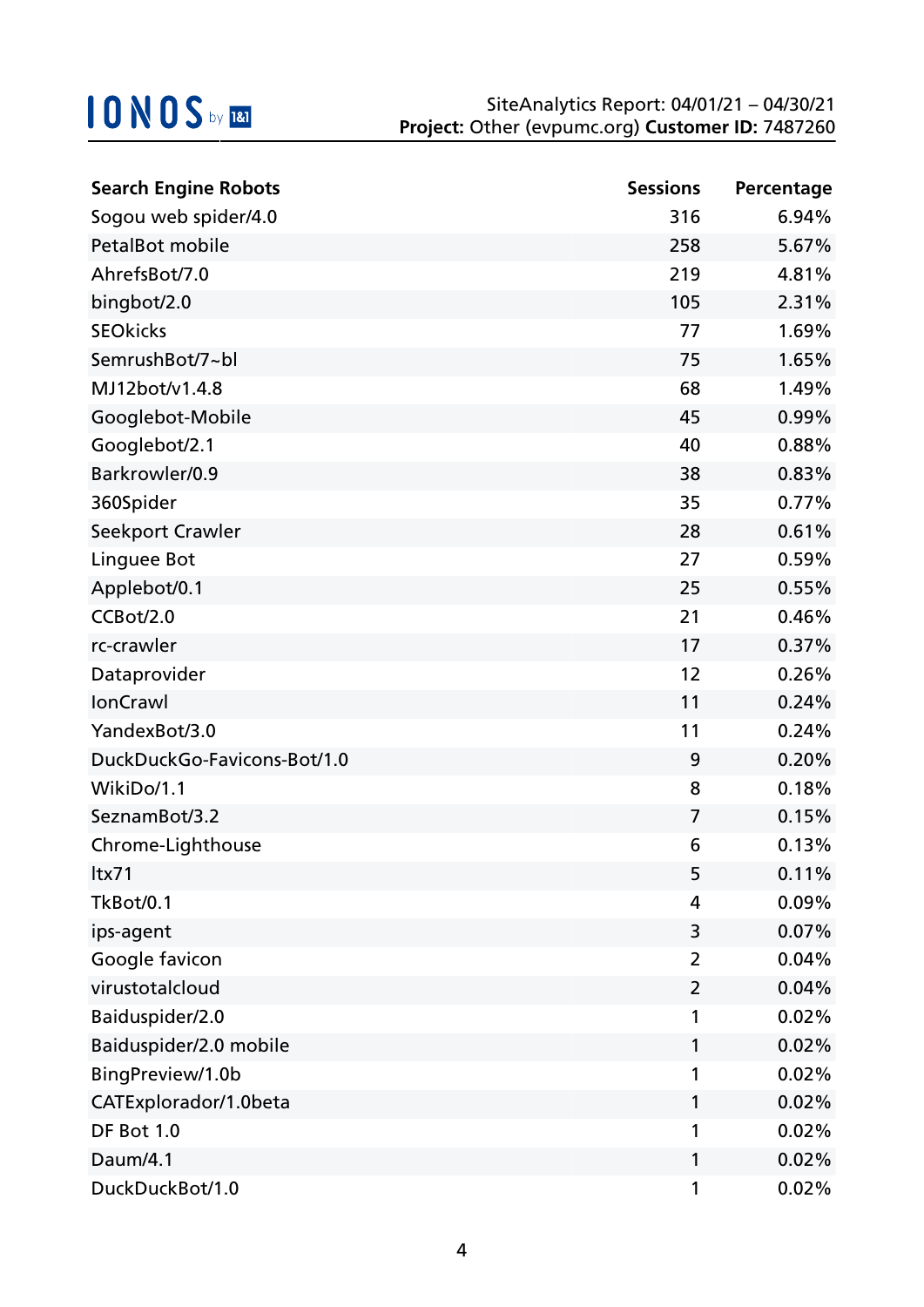| <b>Search Engine Robots</b> | <b>Sessions</b> | Percentage |
|-----------------------------|-----------------|------------|
| Exabot/3.0                  |                 | 0.02%      |
| KomodiaBot/1.0              | 1               | 0.02%      |
| MTRobot/0.2                 |                 | 0.02%      |
| Mail.RU_Bot/2.0             | 1               | 0.02%      |
| Mail.RU_Bot/Favicons/2.0    | 1               | 0.02%      |
| MojeekBot/0.10              | 1               | 0.02%      |
| WhatCMS/1.0                 | 1               | 0.02%      |
| Yahoo! Slurp                | 1               | 0.02%      |
| fake Bingbot                | 1               | 0.02%      |
| fake FacebookBot            | 1               | 0.02%      |
| ia_archiver alexa           | 1               | 0.02%      |
| netEstate NE Crawler        | 1               | 0.02%      |
| seolyt/1.1                  |                 | 0.02%      |
| <b>Total</b>                | 4,553           | 100.00%    |

# **Page Analysis**

## Most Frequently Visited Pages



| <b>Pages</b>       | <b>Sessions</b> | Percentage |
|--------------------|-----------------|------------|
| /Default.htm       | 473             | 66.81%     |
| /Elim.htm          | 26              | 3.67%      |
| /VideoServices.htm | 23              | 3.25%      |
| /Announce.htm      | 20              | 2.82%      |
| /Calendar.htm      | 13              | 1.84%      |
| /Sermons.htm       | 13              | 1.84%      |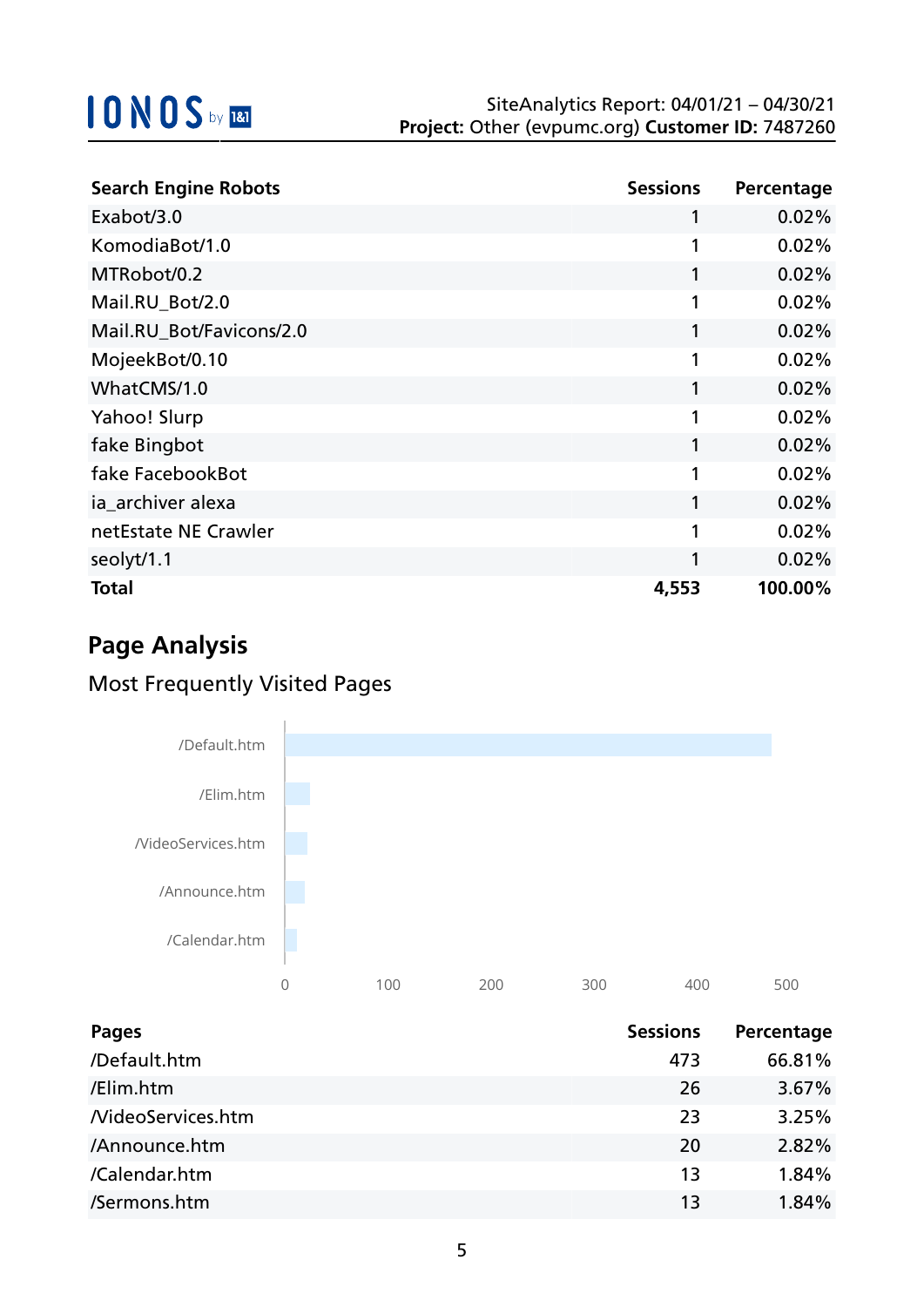| <b>Pages</b>             | <b>Sessions</b> | Percentage |
|--------------------------|-----------------|------------|
| /info.htm                | 13              | 1.84%      |
| /Stats.htm               | 12              | 1.69%      |
| /Believe.htm             | 11              | 1.55%      |
| /NewsLetterIdx.htm       | 11              | 1.55%      |
| <b>Morship.htm</b>       | 11              | 1.55%      |
| Nideo.htm                | 10              | 1.41%      |
| /M-Statement.htm         | 9               | 1.27%      |
| /St_Johns.htm            | 9               | 1.27%      |
| /Offerings.htm           | 8               | 1.13%      |
| /web_links.htm           | $\overline{7}$  | 0.99%      |
| /missions.htm            | 5               | 0.71%      |
| /CalendarOld.htm         | 4               | 0.56%      |
| /Elim-HISTORY.htm        | 4               | 0.56%      |
| /Elim_M-Statement.htm    | 4               | 0.56%      |
| /valley_views1113.htm    | 4               | 0.56%      |
| /St Johns-HISTORY.htm    | 3               | 0.42%      |
| /valley_views0813.htm    | 3               | 0.42%      |
| /valley_views0913.htm    | 3               | 0.42%      |
| /valley_views1013.htm    | 3               | 0.42%      |
| /StJohns_M-Statement.htm | $\overline{2}$  | 0.28%      |
| /Ann-old.htm             | 1               | 0.14%      |
| /Ann012614.htm           | 1               | 0.14%      |
| /Bulletins.htm           | 1               | 0.14%      |
| /PastorsSermons.htm      | 1               | 0.14%      |
| <b>Total</b>             | 708             | 100.00%    |

### Keywords

No data is available for this report during the current time period.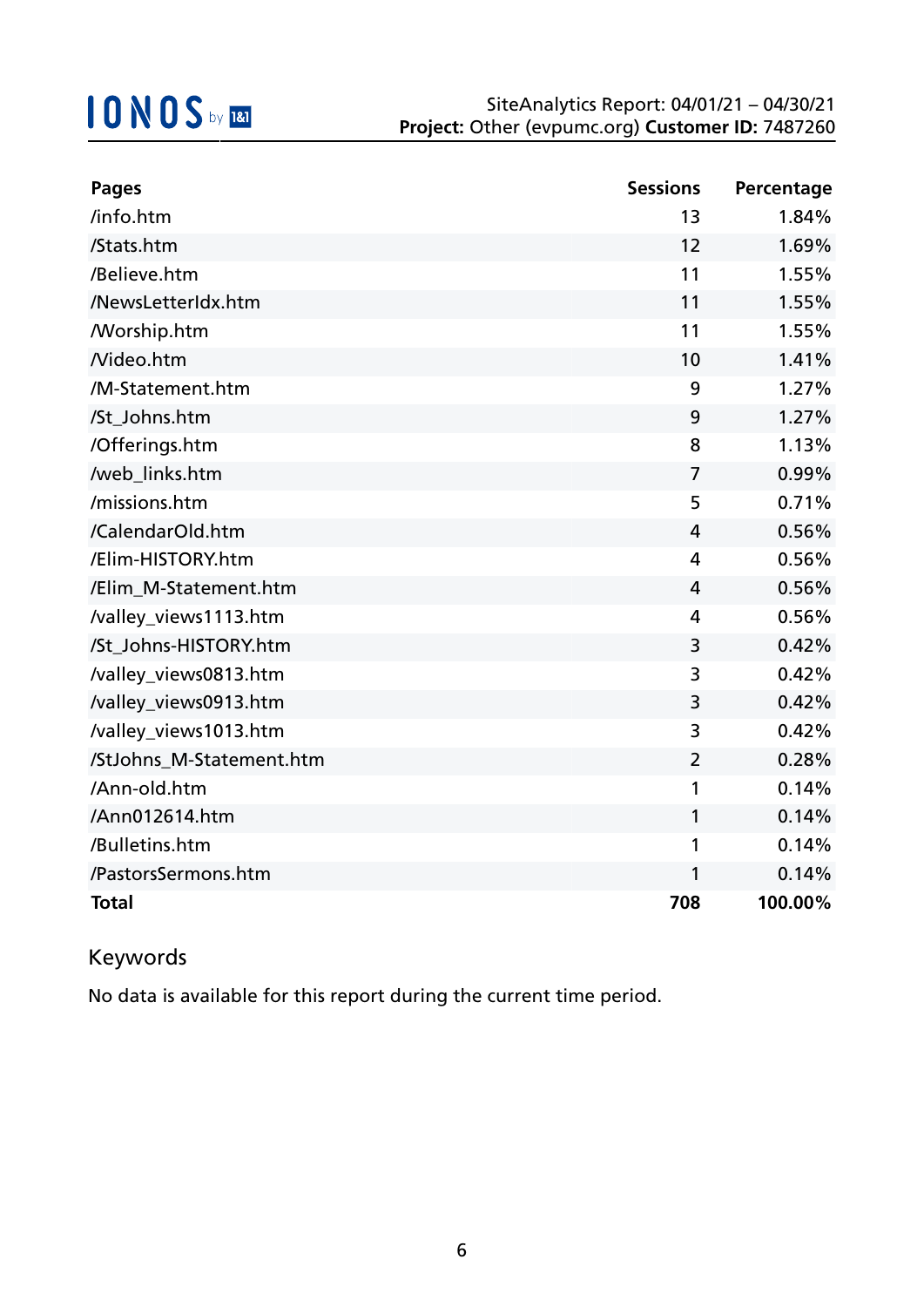## Referring Pages



| Pages                                                                                 | <b>Sessions</b> |
|---------------------------------------------------------------------------------------|-----------------|
| http://google.com/url                                                                 | 30              |
| https://google.com/search                                                             | 23              |
| https://google.com/                                                                   | 21              |
| http://baidu.com/                                                                     | 10              |
| http://flalib.org                                                                     | 4               |
| http://sogou.com/web                                                                  | $\overline{4}$  |
| https://duckduckgo.com/                                                               | 4               |
| https://google.com                                                                    | $\overline{2}$  |
| http://bing.com                                                                       | 1               |
| http://google.com/                                                                    | 1               |
| https://bing.com/                                                                     | $\mathbf{1}$    |
| https://mydreamdl.me/09-dj-sidor-varo-presenta-dijo                                   | 1               |
| https://mydreamdl.me/aace-to-call-home-s04e09-ahdtv-x264-futv-3426<br>535-magnet      | 1               |
| https://mydreamdl.me/beauty-angels-com-penelope-gentle-babe-orga<br>sms-freely        |                 |
| https://mydreamdl.me/blacked-raw-8-blacked-raw-xxx-dvdrip-new-201<br>8-2004146-magnet | 1               |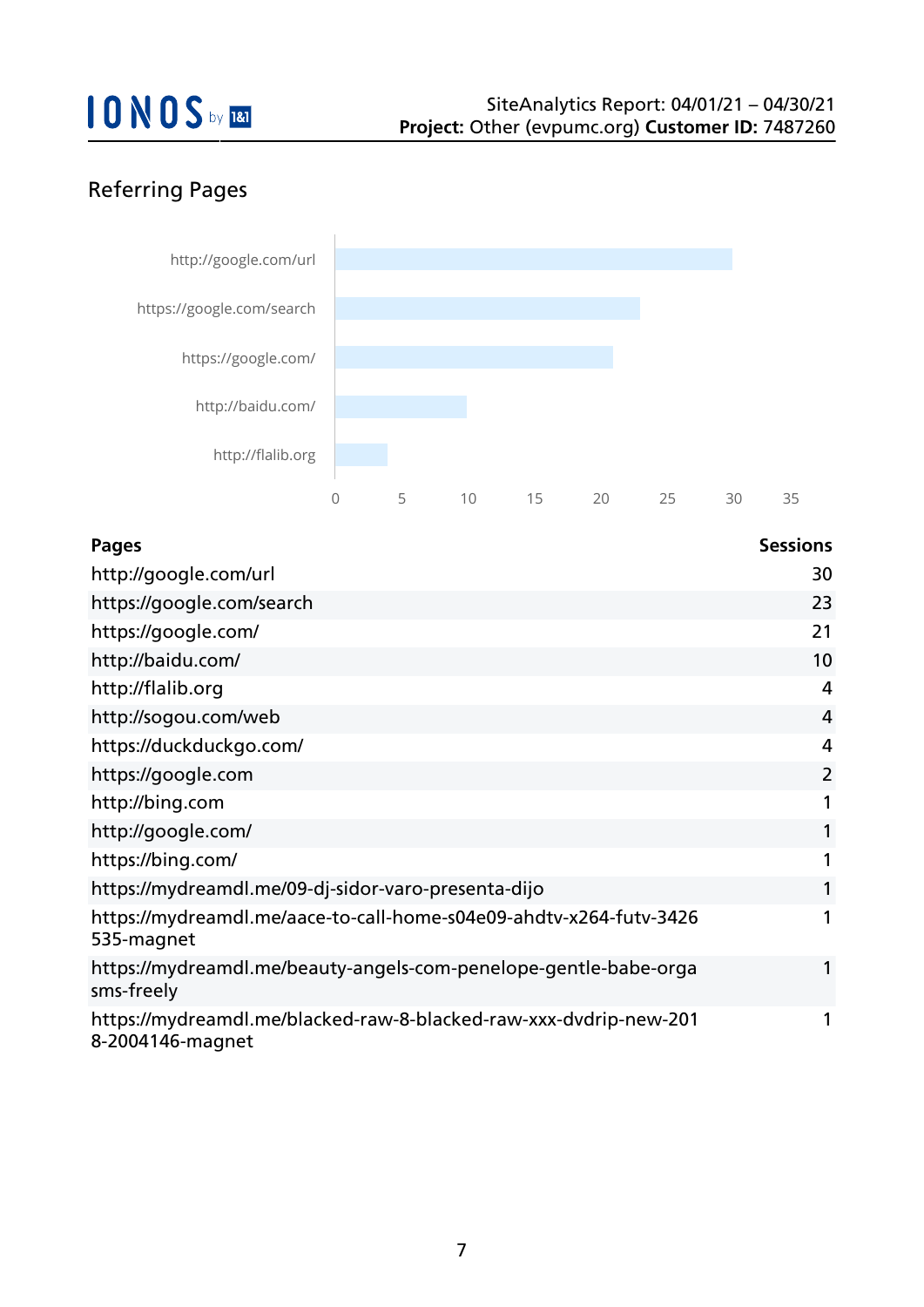

## **Browsers & Systems**

Browsers



| <b>Browsers</b>         | <b>Sessions</b> | Percentage |
|-------------------------|-----------------|------------|
| Chrome                  | 267             | 58.81%     |
| IE                      | 40              | 8.81%      |
| Safari mobile           | 36              | 7.93%      |
| Firefox                 | 20              | 4.41%      |
| Python-requests         | 15              | 3.30%      |
| DingTalk Mobile App     | 10              | 2.20%      |
| Microsoft Edge          | 10              | 2.20%      |
| <b>Chrome Mobile</b>    | $\overline{7}$  | 1.54%      |
| Safari                  | 7               | 1.54%      |
| Opera                   | 6               | 1.32%      |
| Android webview         | $\overline{4}$  | 0.88%      |
| <b>GRequests</b>        | 4               | 0.88%      |
| Go http package         | 3               | 0.66%      |
| <b>CURL</b>             | $\overline{2}$  | 0.44%      |
| Android browser         | 1               | 0.22%      |
| Go Resty                | 1               | 0.22%      |
| Kinza                   | 1               | 0.22%      |
| OkHttp                  | 1               | 0.22%      |
| Could not be identified | 19              | 4.19%      |
| <b>Total</b>            | 454             | 100.00%    |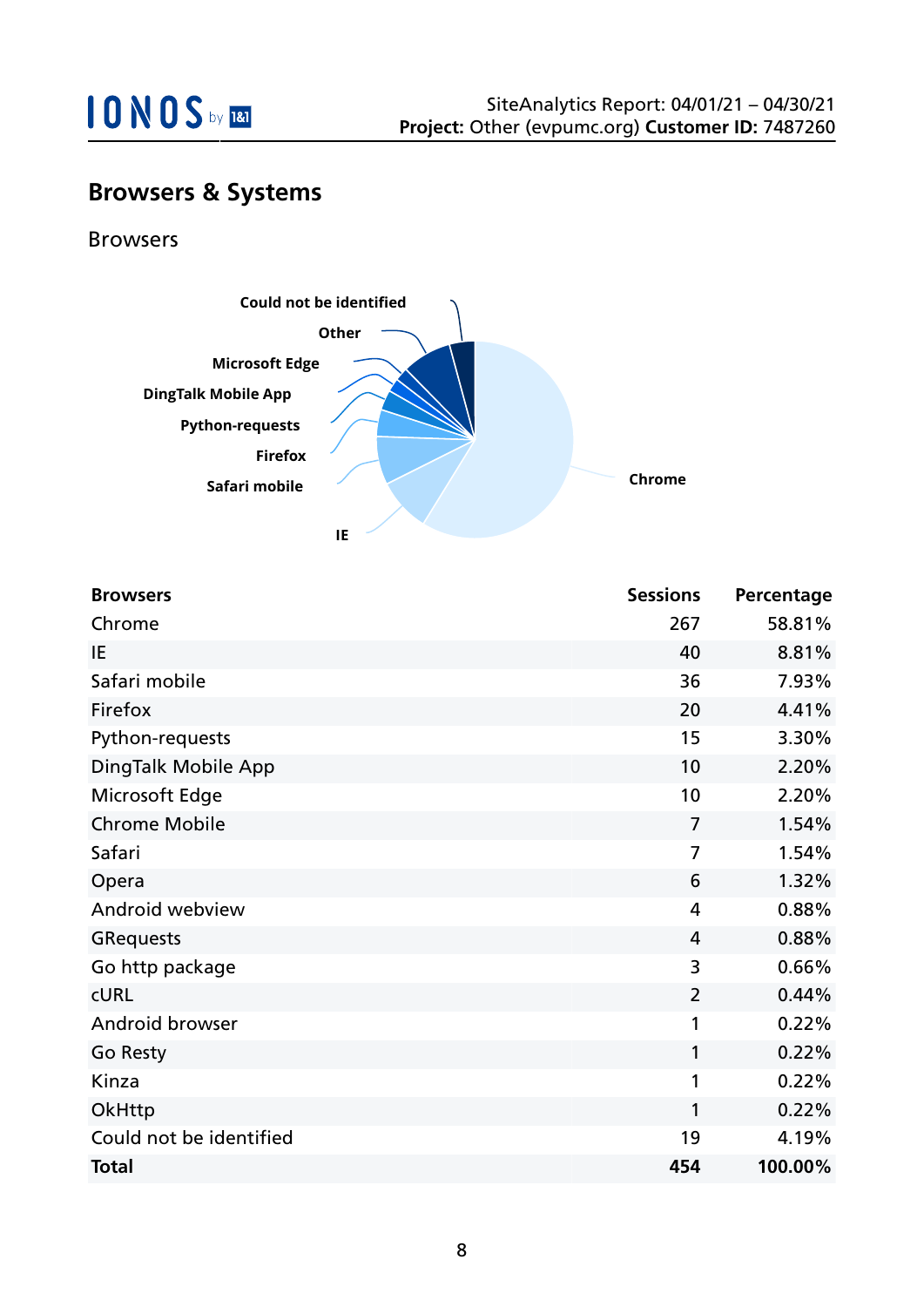

## Operating Systems



| <b>Operating Systems</b> | <b>Sessions</b> | Percentage |
|--------------------------|-----------------|------------|
| <b>Windows</b>           | 226             | 49.78%     |
| macOS                    | 59              | 13.00%     |
| Android                  | 42              | 9.25%      |
| Linux                    | 40              | 8.81%      |
| OS X                     | 24              | 5.29%      |
| iOS                      | 18              | 3.96%      |
| Could not be identified  | 45              | 9.91%      |
| <b>Total</b>             | 454             | 100.00%    |

## **Visitor Locations**

| VISILUI LULALIUIIS    |                 |            |
|-----------------------|-----------------|------------|
| Countries             |                 |            |
| <b>Countries</b>      | <b>Sessions</b> | Percentage |
| <b>United States</b>  | 247             | 54.41%     |
| China                 | 36              | 7.93%      |
| Russia                | 32              | 7.05%      |
| Singapore             | 29              | 6.39%      |
| Germany               | 19              | 4.19%      |
| <b>Netherlands</b>    | 10              | 2.20%      |
| <b>United Kingdom</b> | 8               | 1.76%      |
| Poland                | 7               | 1.54%      |
| France                | 6               | 1.32%      |
| Canada                | 5               | 1.10%      |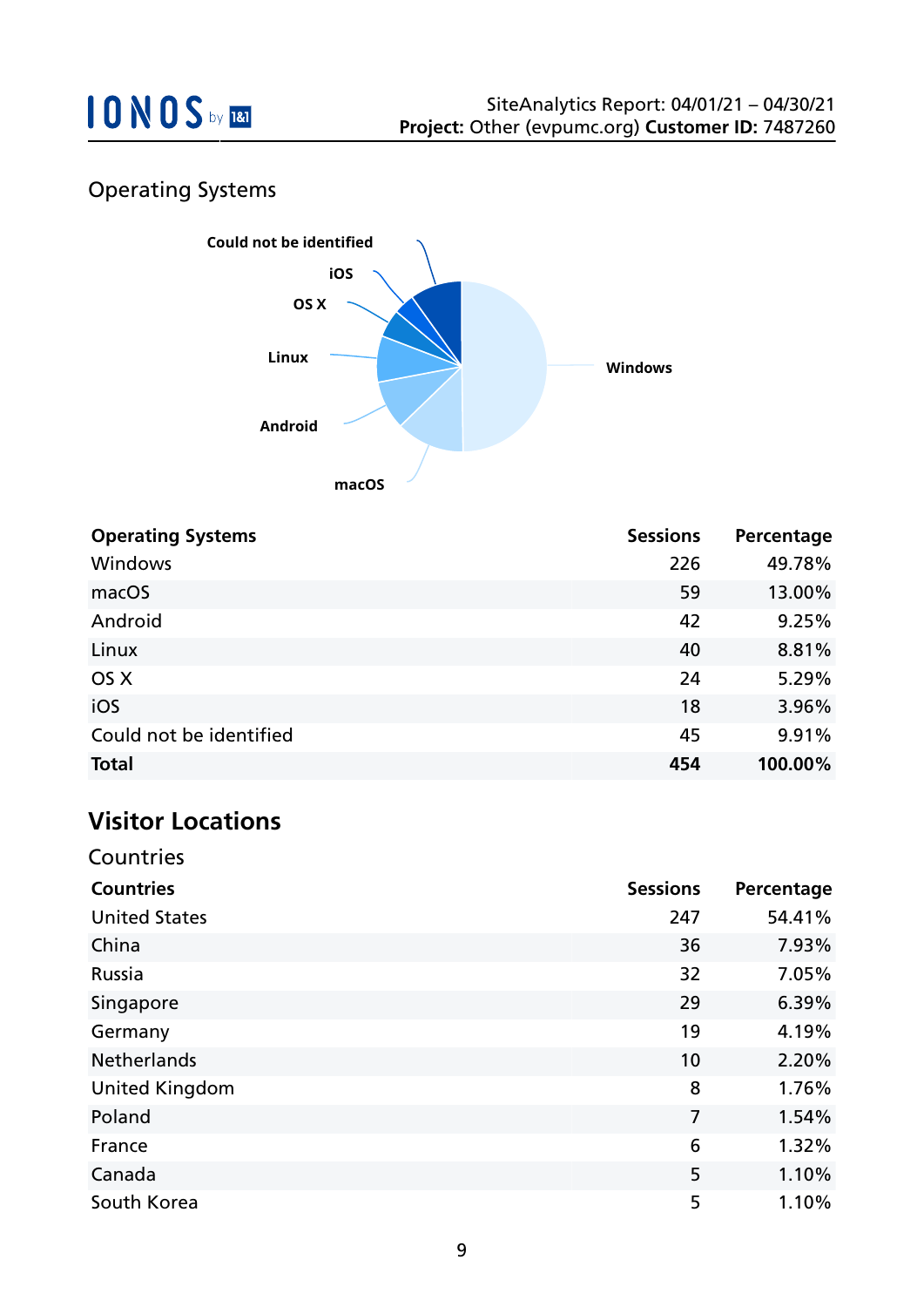| <b>Countries</b>        | <b>Sessions</b> | Percentage |
|-------------------------|-----------------|------------|
| Sweden                  | 5               | 1.10%      |
| Australia               | 4               | 0.88%      |
| Finland                 | $\overline{4}$  | 0.88%      |
| Vietnam                 | 4               | 0.88%      |
| <b>Belgium</b>          | 3               | 0.66%      |
| Hong Kong SAR China     | 3               | 0.66%      |
| India                   | 3               | 0.66%      |
| Ukraine                 | 3               | 0.66%      |
| <b>Bulgaria</b>         | 2               | 0.44%      |
| Austria                 | 1               | 0.22%      |
| <b>Brazil</b>           | 1               | 0.22%      |
| Côte d'Ivoire           | 1               | 0.22%      |
| Denmark                 | 1               | 0.22%      |
| Spain                   | 1               | 0.22%      |
| Ireland                 | 1               | 0.22%      |
| Iraq                    | 1               | 0.22%      |
| Italy                   | 1               | 0.22%      |
| Morocco                 | 1               | 0.22%      |
| Nigeria                 | 1               | 0.22%      |
| <b>New Zealand</b>      | 1               | 0.22%      |
| Peru                    | 1               | 0.22%      |
| Thailand                | 1               | 0.22%      |
| Could not be identified | 6               | 1.32%      |
| <b>Total</b>            | 454             | 100.00%    |

### **Continents**

| <b>Continents</b>       | <b>Sessions</b> | Percentage |
|-------------------------|-----------------|------------|
| <b>North America</b>    | 252             | 55.51%     |
| Europe                  | 106             | 23.35%     |
| Asia                    | 82              | 18.06%     |
| Oceania                 | 5               | 1.10%      |
| Africa                  | 3               | 0.66%      |
| South America           | 2               | 0.44%      |
| Could not be identified | 4               | 0.88%      |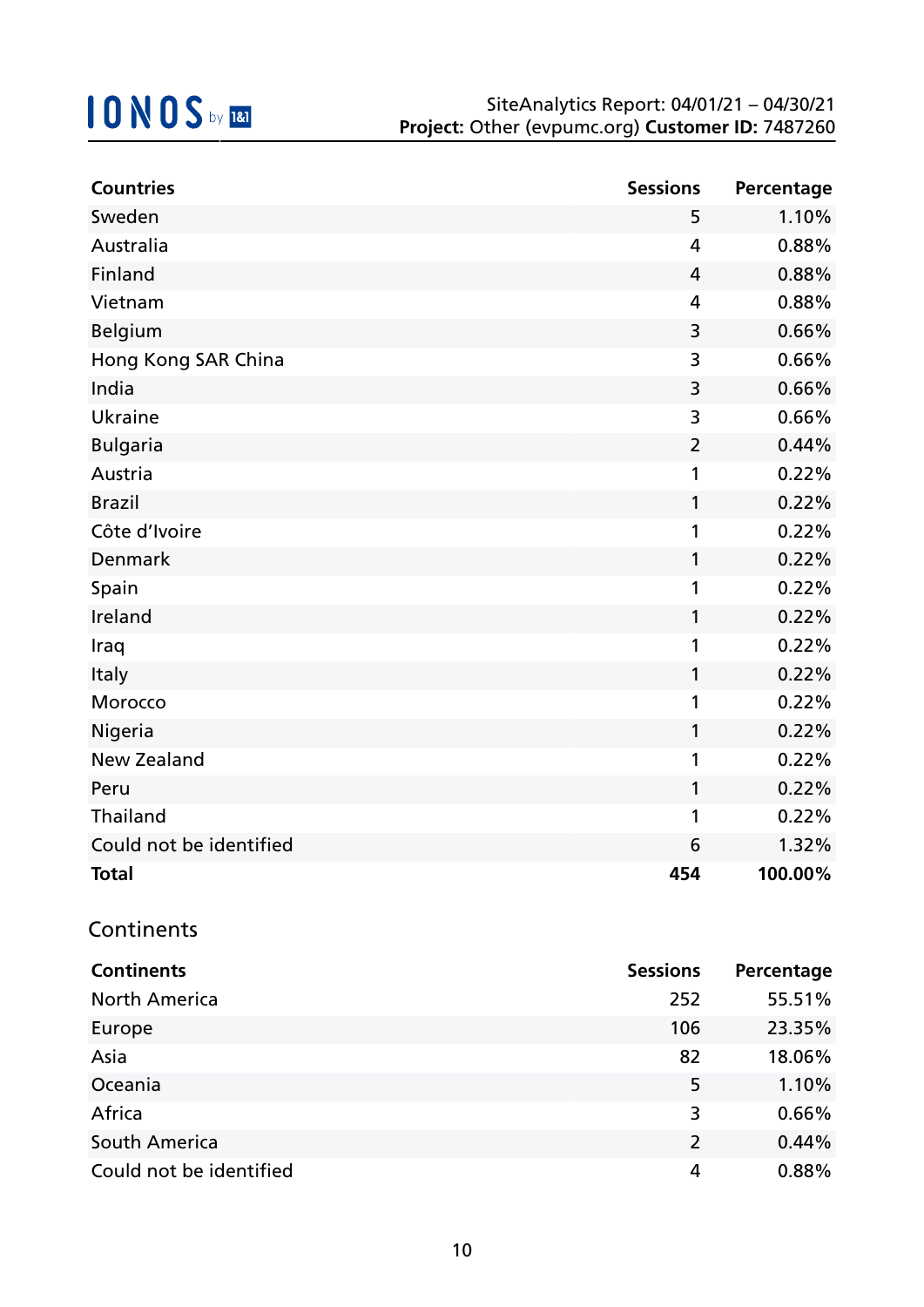

| <b>Continents</b> |     | Sessions Percentage |
|-------------------|-----|---------------------|
| <b>Total</b>      | 454 | 100.00%             |

### **Information about the evaluations**

#### Visitors

This evaluation shows how many visitors accessed your website. Visitors are uniquely identified on the basis of the IP address and the browser ID. If a visitor goes to your website more than once a day, only one visitor is counted.

#### Sessions

This evaluation shows the number of sessions. A session starts when a visitor accesses your website and ends when he or she leaves it. A session ends automatically after 30 minutes without activity. If a visitor goes to your website more than once a day, multiple sessions are counted.

#### Search Engine Robots

This evaluation shows which search engine robots have accessed the pages of your website. Search engine robots automatically search the content of websites in order to keep search engine entries up to date.

#### Most Frequently Visited Pages

This evaluation shows which pages of your website were visited most often.

#### Keywords

This evaluations shows the keywords with which your website was most commonly found in search engines.

#### Referring Pages

This evaluation shows the websites from which visitors were transferred to your website.

#### Browsers

This evaluation shows which browsers visitors used to access your website. This way, you know which browsers to optimize your website for, for example.

#### Operating Systems

This evaluation shows which operating systems visitors used to access your website. This way, you know which operating systems are most popular with your visitors, for example, and you can optimize your website for these operating systems.